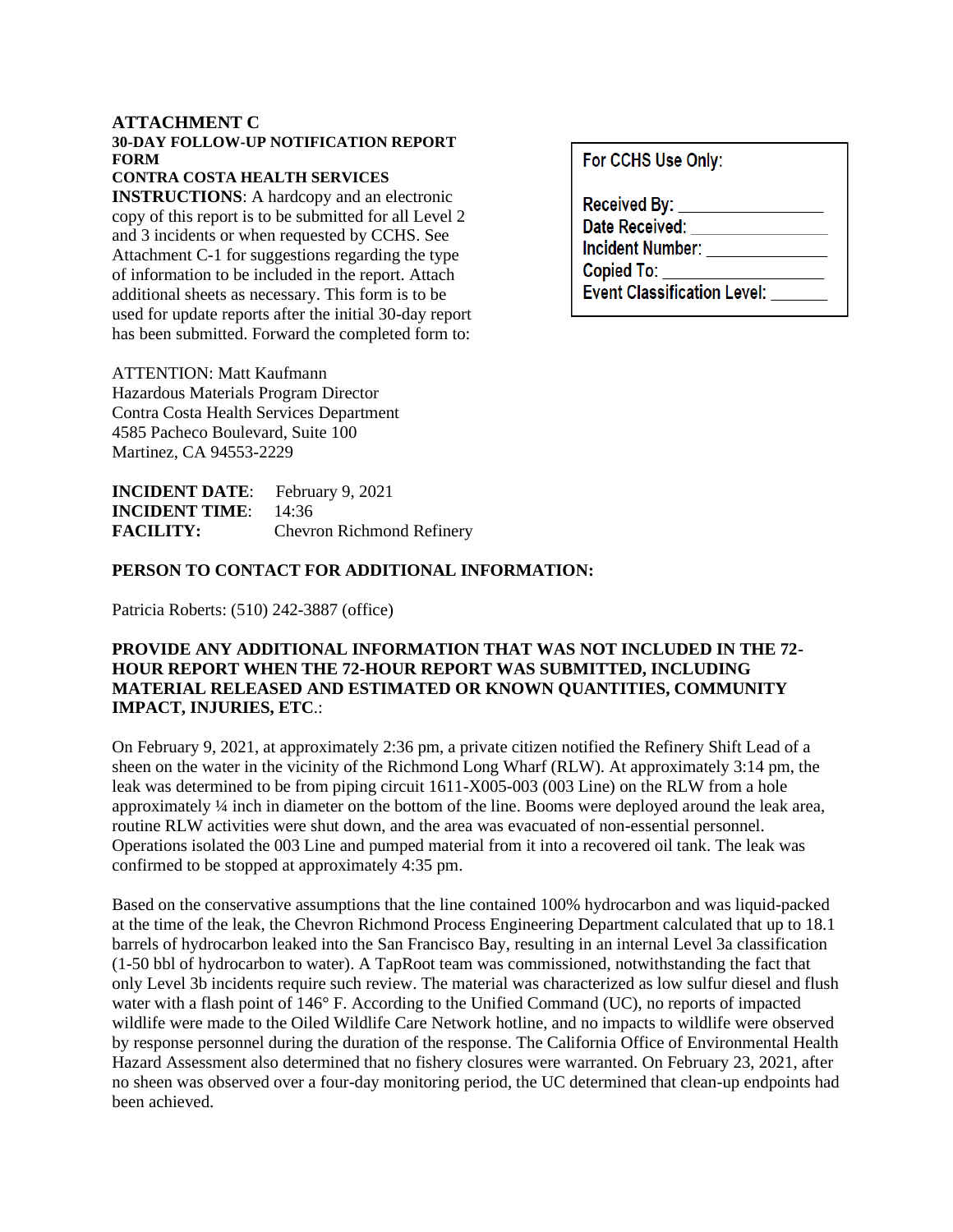# **30-DAY REPORT, PAGE 2**

**INCIDENT DATE**: February 9, 2021 **FACILITY:** Chevron Richmond Refinery

## I. **INCIDENT INVESTIGATION RESULTS**

Is the investigation of the incident complete at this time?  $X$  Yes No If the answer is no, when do you expect completion of the Investigation? If the answer is yes, complete the following:

## **SUMMARIZE INVESTIGATION RESULTS BELOW OR ATTACH COPY OF REPORT**:

External visual inspection, ultrasonic testing, radiographic testing, saturated low frequency eddy current (SLOFEC) inspection, and subsequent postmortem internal inspection indicated that the damage was the result of localized internal corrosion at a location of fractured cement lining.

Several damage mechanisms may have contributed to the failure, including under deposit corrosion. A 2021 SLOFEC inspection of the 003 Line found localized corrosion in the vicinity of the leak location along the bottom of the pipe. Radiographs show breaks in the cement lining and localized pitting on the lower sections of horizontal pipe, where failed lining may have allowed deposits to collect. This damage location and morphology is characteristic of under deposit corrosion. Under deposit corrosion is the result of an isolated and corrosive environment forming underneath deposits or sediment in piping and vessels. The corrosion drivers can be a combination of factors, such as corrosive species concentrating under deposits, and the galvanic effect resulting from electrochemical differences between the piping covered by the deposits and the uncovered piping. In the case of the cement-lined segments of the 003 Line, penetration of water underneath the cement lining could have facilitated this type of corrosion leading to the failure.

Chevron's severity classification for a release of liquid hydrocarbon is a function of the volume of hydrocarbon released. Releases of liquid hydrocarbon to water have increased severity classifications as compared with releases to land of the same volume. If the leak was detected and contained sooner and/or if passive containment prevented the hydrocarbon from entering the water, the severity of the event would have been reduced (*i.e.,* Level 1 or 2 instead of Level 3a incident).

## **SUMMARIZE PREVENTATIVE MEASURES TO BE TAKEN TO PREVENT RECURRENCE INCLUDING MILESTONE AND COMPLETION DATES FOR IMPLEMENTATION**:

| <b>Recommended Action</b>                                                                                                                                                                                | <b>Targeted Milestone /</b><br><b>Completion Date(s)</b>                                |
|----------------------------------------------------------------------------------------------------------------------------------------------------------------------------------------------------------|-----------------------------------------------------------------------------------------|
| Review the design and inspection plan that applied to the 003 Line and<br>provide any recommended alternatives.                                                                                          | 1/28/2022                                                                               |
| Communicate/train wharf operations on Loss/Near Loss and Management of<br>Change practices and procedures.                                                                                               | 4/29/2022                                                                               |
| For fixed equipment at the wharf, consider implementing a process and/or<br>utilizing tools similar to the "bad actor" process utilized for rotating<br>equipment.                                       | 4/29/2022                                                                               |
| Review piping and instrumentation diagrams (P&IDs) and inspection<br>isometrics for lines with cement lined piping in hydrocarbon service and other<br>lines whose piping design is unique to the wharf. | Cement-lined piping<br>(4/29/2022)<br>Other lines unique to<br>the Wharf<br>(1/27/2023) |